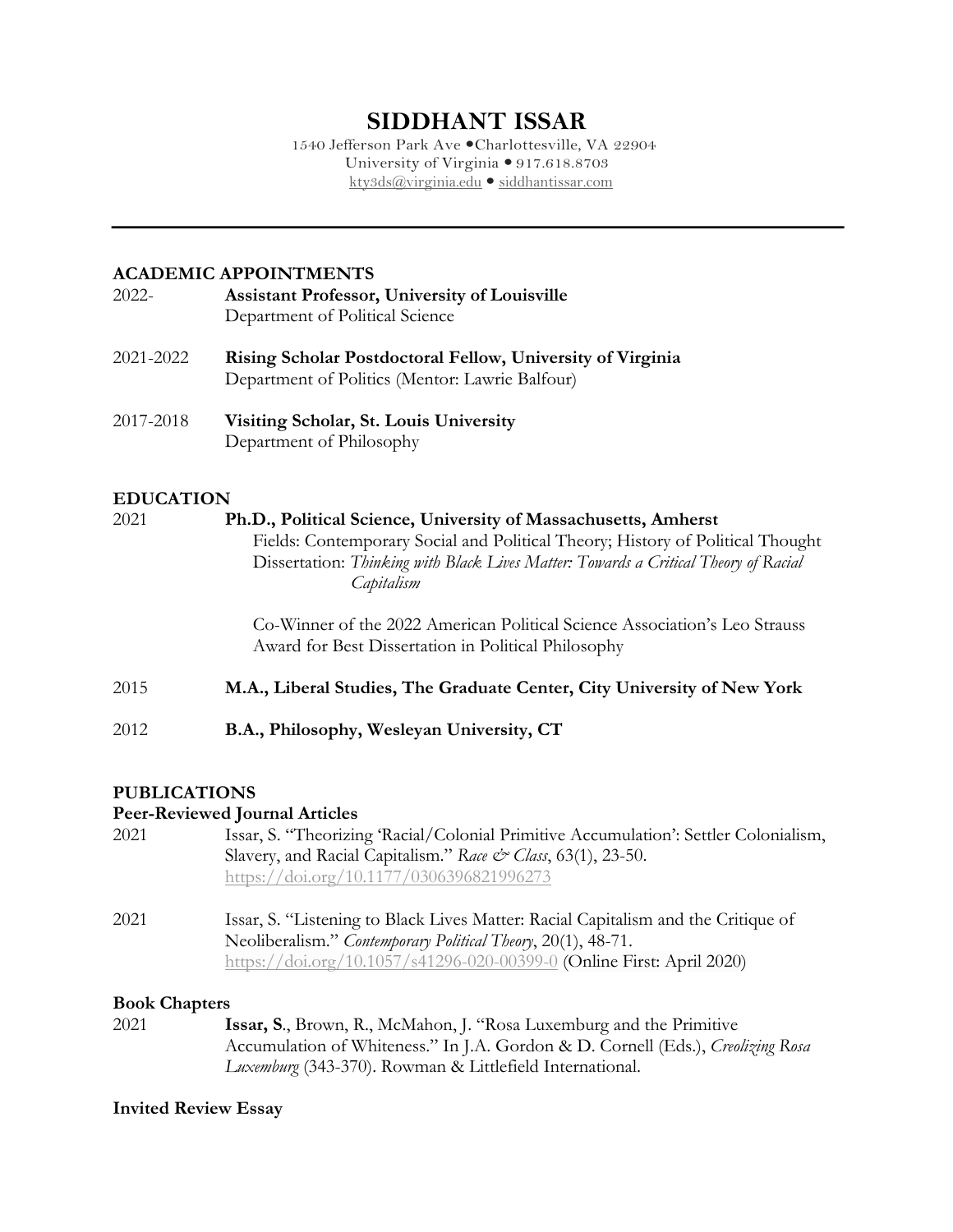| 2022 | Issar, S. "Agrarian Labor, Property, and Locke: Fashioning a Transnational Political          |
|------|-----------------------------------------------------------------------------------------------|
|      | Theory of Colonization." <i>Political Theory</i> (50 <sup>th</sup> Anniversary Special Issue; |
|      | Forthcoming)                                                                                  |

#### **Invited Book Reviews**

| 2022 | Issar, S. "Unsettling the Politics of Race: A Review of Kevin Bruyneel's Settler<br>Memory." Theory $\mathcal O$ Event (Forthcoming) |
|------|--------------------------------------------------------------------------------------------------------------------------------------|
| 2018 | Issar, S. "Class, Race, and Marxism by David R. Roediger." The Black Scholar, 48(4),<br>75–78.                                       |

### **Interviews**

2020 **Issar, S.,** Padlioni Jr., J. "'To Address Black Suffering is to Destroy the World': An Interview with Frank B. Wilderson, III on *Afropessimism*." *Interfere: Journal for Critical Though and Radical Politics*, 1(1), 92-113.

#### **WORKS IN PROGRESS**

#### **Monograph**

Issar, S. *Theorizing Racial Capitalism in the Era of Black Lives Matter* (in preparation; book manuscript workshop at University of Virginia: June 2022)

### **Articles**

Issar, S. "Conceptualizing Abolition-Democracy: From Reconstruction to Neoliberalism" (to be submitted to *Political Theory*)

Issar, S. "Rethinking the Racial Contract" (in preparation)

### **TEACHING EXPERIENCE**

### **University of Virginia**

Instructor, Race, Empire, and the Struggle for American Democracy (Spring 2022)

#### **University of Massachusetts, Amherst**

Instructor, The Politics of Black Lives Matter (Fall 2020, online) Instructor, Nationalism, Ethnicity, and Identity in Politics (Winter 2020-2021, Summer 2019, Winter 2018-2019, Spring 2018, all online) Teaching Assistant, American Political Thought (Spring 2021, online due to Covid-19) Teaching Assistant, Introduction to Comparative Politics (Fall 2015, Fall 2016)

#### **Washington University in St. Louis**

Instructor, Theoretical Foundations of the Movement for Black Lives (Spring 2021 & Fall 2020, both online due to Covid-19)

### **St. Louis University**

Instructor, Theoretical Foundations of the Movement for Black Lives (Fall 2020, online due to Covid-19; Fall 2018)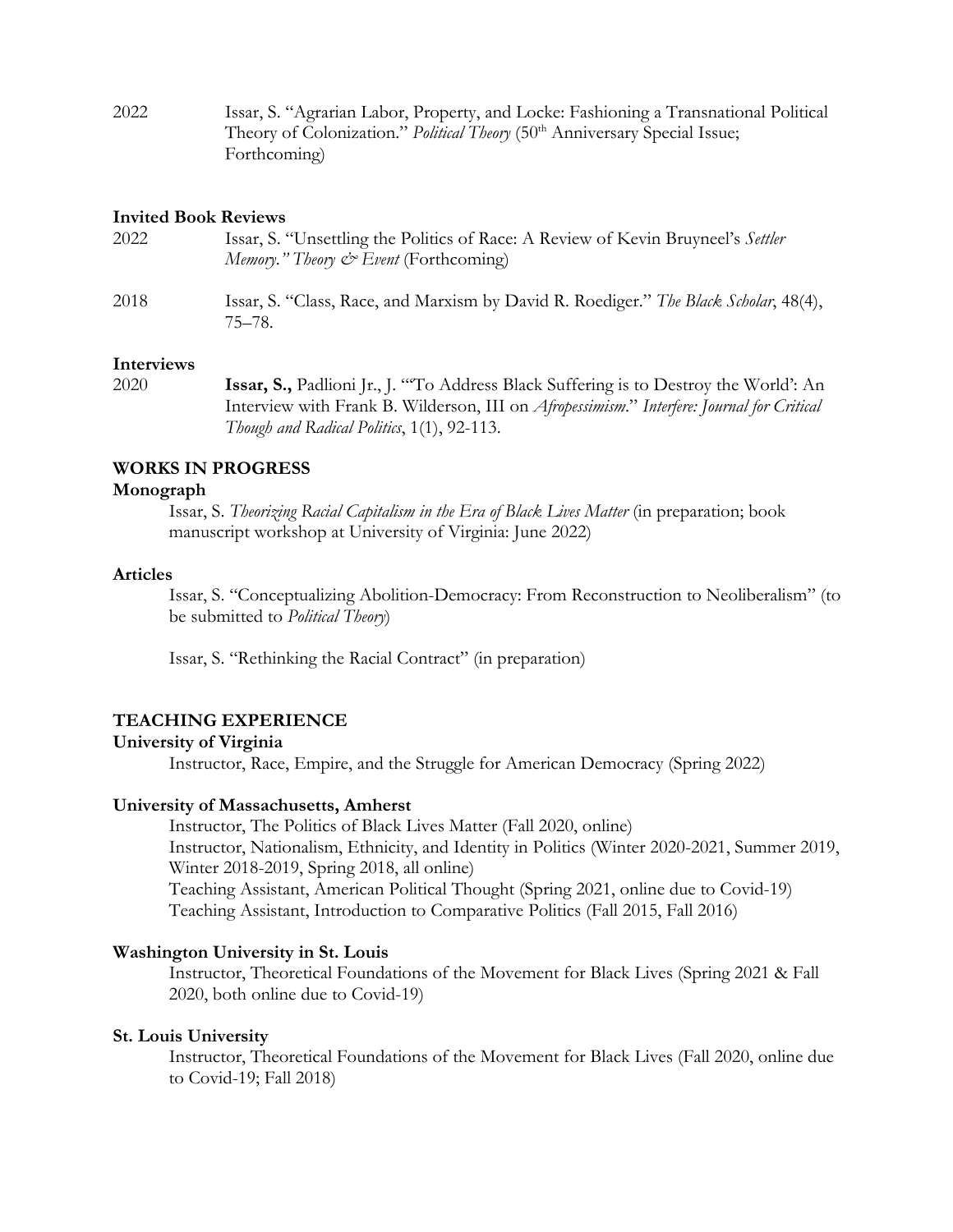# **Harris-Stowe State University**

Instructor, Political Theory (Spring 2020)

## **TEACHING INTERESTS**

Ancient, modern, and contemporary political theory; Black and Indigenous political thought; race, empire, and US democracy; Black social movements

# **AWARDS, FELLOWSHIPS, & GRANTS**

| 2022      | Co-Winner, American Political Science Association's Leo Strauss Award for Best<br>Dissertation in Political Philosophy                                                    |
|-----------|---------------------------------------------------------------------------------------------------------------------------------------------------------------------------|
| 2020      | Honorable Mention, Ford Foundation Dissertation Fellowship                                                                                                                |
| 2020      | Conference Support Funding (\$350), Race and Capitalism Graduate Student<br>Conference, University of Chicago                                                             |
| 2019      | Conference Support Funding (£900), University of Brighton, UK, and International<br>Consortium of Critical Theory Programs                                                |
| 2019      | Political Science International Conference Travel Grant (\$500), UMass Amherst                                                                                            |
| 2018      | Workshop Support Funding (\$400), "Subversive Theories of the Political"<br>Workshop, The Academy of Global Humanities and Critical Theory                                |
| 2018      | Travel Grant (\$200), American Political Science Association                                                                                                              |
| 2018      | Conference Support Funding (\$350), Race and Capitalism Graduate Student<br>Conference, University of Chicago                                                             |
| 2018      | Selected Winter School Participant ( $\sim \text{\textsterling}1750$ ), "Inherited Inequality and the<br>Formation of the Modern World," University of Göttingen, Germany |
| 2017-2020 | Political Science Summer Research and Writing Grant (\$10,000), UMass Amherst                                                                                             |
| 2015-2021 | Fellow, The Amherst Program in Critical Theory                                                                                                                            |

### **INVITED TALKS**

| 2022 | "Stretching <i>Black Marxism</i> ," Presentation for colloquium, "Black Marxism 40 years"              |
|------|--------------------------------------------------------------------------------------------------------|
|      | on: Current and Interdisciplinary Engagement with Cedric J. Robinson,"                                 |
|      | Department of Global Histories, Cultures, and Politics, University of Bologna, Italy                   |
|      | (Apri 21, online)                                                                                      |
| 2022 | "Racial Capitalism: A History of the Present," Southern Illinois University<br>Edwardsville (March 15) |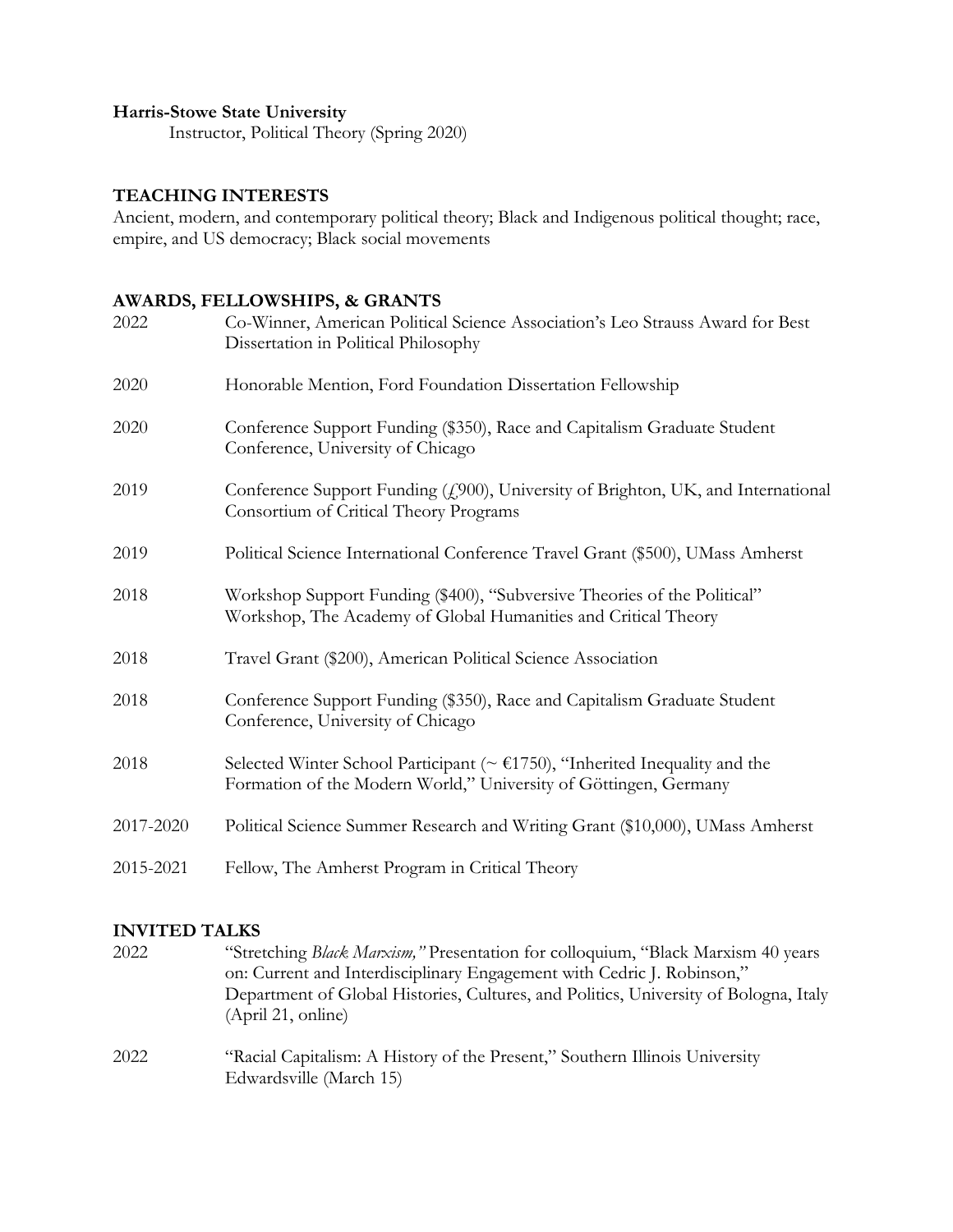| 2022 | "Towards a Structural Understanding of Anti-Black Racism," Black History Month<br>Lecture Series, University of Virginia's College at Wise (February 28)                                                                                       |
|------|------------------------------------------------------------------------------------------------------------------------------------------------------------------------------------------------------------------------------------------------|
| 2021 | "Conceptualizing the Triad: Settler Colonialism, Anti-Blackness, and Capitalist<br>Exploitation," Presentation in Settler Colonialism and Multiculturalism course,<br>University of Virginia (November 2, online due to Covid-19)              |
| 2021 | "Mapping the Logics of Contemporary Racial Capitalism," Recent Work on Race<br>and Ethnicity in Contemporary Politics Lecture Series, Reed College (October 27,<br>online due to Covid-19)                                                     |
| 2021 | "Rosa Luxemburg and the Primitive Accumulation of Whiteness," Creolizing Rosa<br>Luxemburg panel, Rosa Luxemburg at 150: Revisiting Her Radical Life and Legacy,<br>Rosa Luxemburg Stiftung, Berlin, Germany (March 5, online due to Covid-19) |
| 2020 | "Listening to Black Lives Matter: Racial Capitalism and the Critique of<br>Neoliberalism," Presentation in Marx and Marxism course, College of Liberal Arts,<br>University of Minnesota Twin Cities (November 16, online due to Covid-19)      |
| 2020 | "Reflecting on Black Lives Matter: Visions of Abolition-Democracy," Center for<br>Ethics, University of Toronto (June 23, online due to Covid-19)                                                                                              |
| 2019 | "What is Capitalism?" Presentation in Radical Design: Making Civic Experiences,<br>Sam Fox School of Design and Visual Arts, Washington University in S. Louis<br>(January 28)                                                                 |
| 2018 | "Understanding Capitalism," Presentation in Radical Design: Making Civic<br>Experiences, Sam Fox School of Design and Visual Arts, Washington University in<br>St. Louis (September 26)                                                        |

# **CONFERENCE AND WORKSHOP PARTICPATION**

# **Papers Presented**

| 2022 | "Mapping the Logics of Contemporary Racial Capitalism: Financialization, Property,<br>and Racial/Colonial Expropriation," UVA Political Theory Colloquium (April 22)                         |
|------|----------------------------------------------------------------------------------------------------------------------------------------------------------------------------------------------|
| 2021 | "Reproducing Racial Domination: Financial Expropriation, the Great Recession, and<br>the Covid-19 Crisis," American Political Science Association Annual Meeting<br>(September 30-October 3) |
| 2020 | "Rosa Luxemburg and the Primitive Accumulation of Whiteness" (co-authored),<br>American Political Science Association Annual Meeting (September 10-13)                                       |
| 2020 | "Democratize Now! The Movement for Black Lives's Fight Against Racial<br>Capitalism," Race and Capitalism Graduate Student Conference, University of<br>Chicago (February 28)                |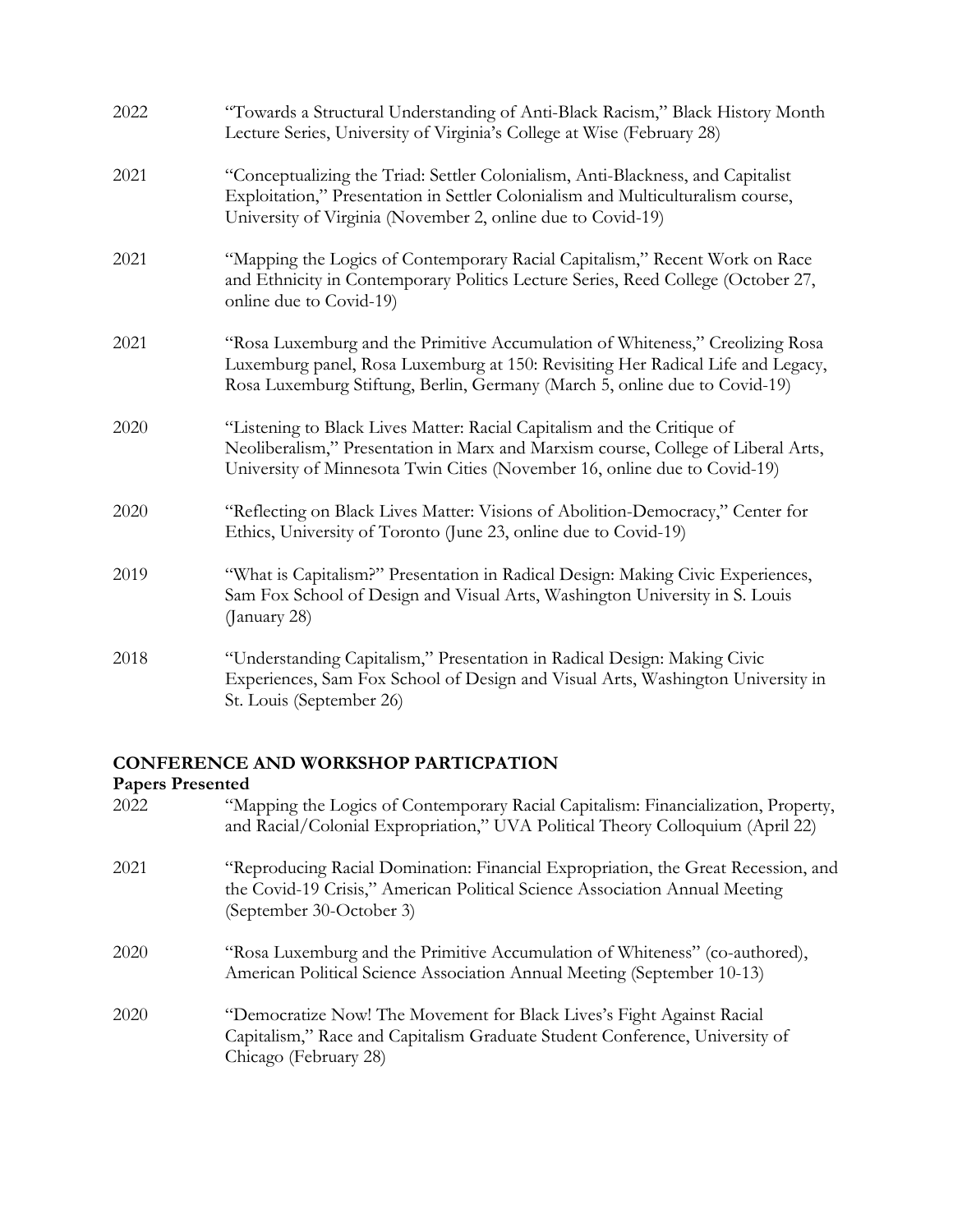| 2019                                                                                                                                                                          | "Rethinking Primitive Accumulation with Black Lives Matter," Workshop on<br>Politics, Ethics, and Society, Washington University in St. Louis (April 26)      |
|-------------------------------------------------------------------------------------------------------------------------------------------------------------------------------|---------------------------------------------------------------------------------------------------------------------------------------------------------------|
| 2019                                                                                                                                                                          | "Theorizing 'Racialized Primitive Accumulation," "Critical Theories in a Global<br>Context" Conference, University of Brighton, UK (January 23-25)            |
| 2018                                                                                                                                                                          | "Rethinking Primitive Accumulation with Black Lives Matter," "Subversive Theories<br>of the Political" Workshop, Colorado College (October 25-26)             |
| 2018                                                                                                                                                                          | "The Primitive Accumulation of Whiteness: Catalyzing Racial Capitalism" (co-<br>authored), Association for Political Theory Annual Conference (October 18-20) |
| 2018                                                                                                                                                                          | "Moving Beyond the 'Imperial' and 'Neoliberal' Turn in Political Theory," American<br>Political Science Association Annual Meeting (August 30-September 2)    |
| 2018                                                                                                                                                                          | "Theorizing Racial Capitalism in the Era of Black Lives Matter," Race and<br>Capitalism Graduate Student Conference, University of Chicago (May 18)           |
| 2018                                                                                                                                                                          | "Listening to Black Lives Matter: Racial Capitalism and Critiques of Neoliberalism,"<br>Western Political Science Association Annual Meeting (March 29-31)    |
| 2017                                                                                                                                                                          | "Listening to Black Lives Matter: Racial Capitalism and Critiques of Neoliberalism,"<br>Abolish Border Imperialism Conference (October 6-8)                   |
| 2016                                                                                                                                                                          | "Decolonizing Liberal Metaphysics," Western Political Science Association Annual<br>Meeting (March 24-26)                                                     |
| <b>Roundtables Organized</b><br>"On Racial Capitalism," (co-organized with Lucas Pinheiro) American Political<br>2022<br>Science Association Annual Meeting (September 15-18) |                                                                                                                                                               |
| 2019                                                                                                                                                                          | "Teaching Climate Change Radically," Western Political Science Association Annual<br>Meeting (April 18-20)                                                    |
| <b>Roundtable Participation</b>                                                                                                                                               |                                                                                                                                                               |
| 2019                                                                                                                                                                          | "Theorizing Racial Capitalism," Western Political Science Association Annual<br>Meeting (April 18-20)                                                         |
| 2018                                                                                                                                                                          | "Teaching White Supremacy: Pedagogical Reflections After Charlottesville," Western<br>Political Science Association Annual Meeting (March 29-31)              |
| Discussant<br>2019                                                                                                                                                            | "Why Not Uncivil Disobedience?" by William Scheuerman, Workshop on Politics,<br>Ethics, and Society, Washington University in St. Louis (September 27)        |

# **PUBLIC SCHOLARSHIP**

2018-present Co-Host, Always Already Podcast: A Critical Theory Podcast